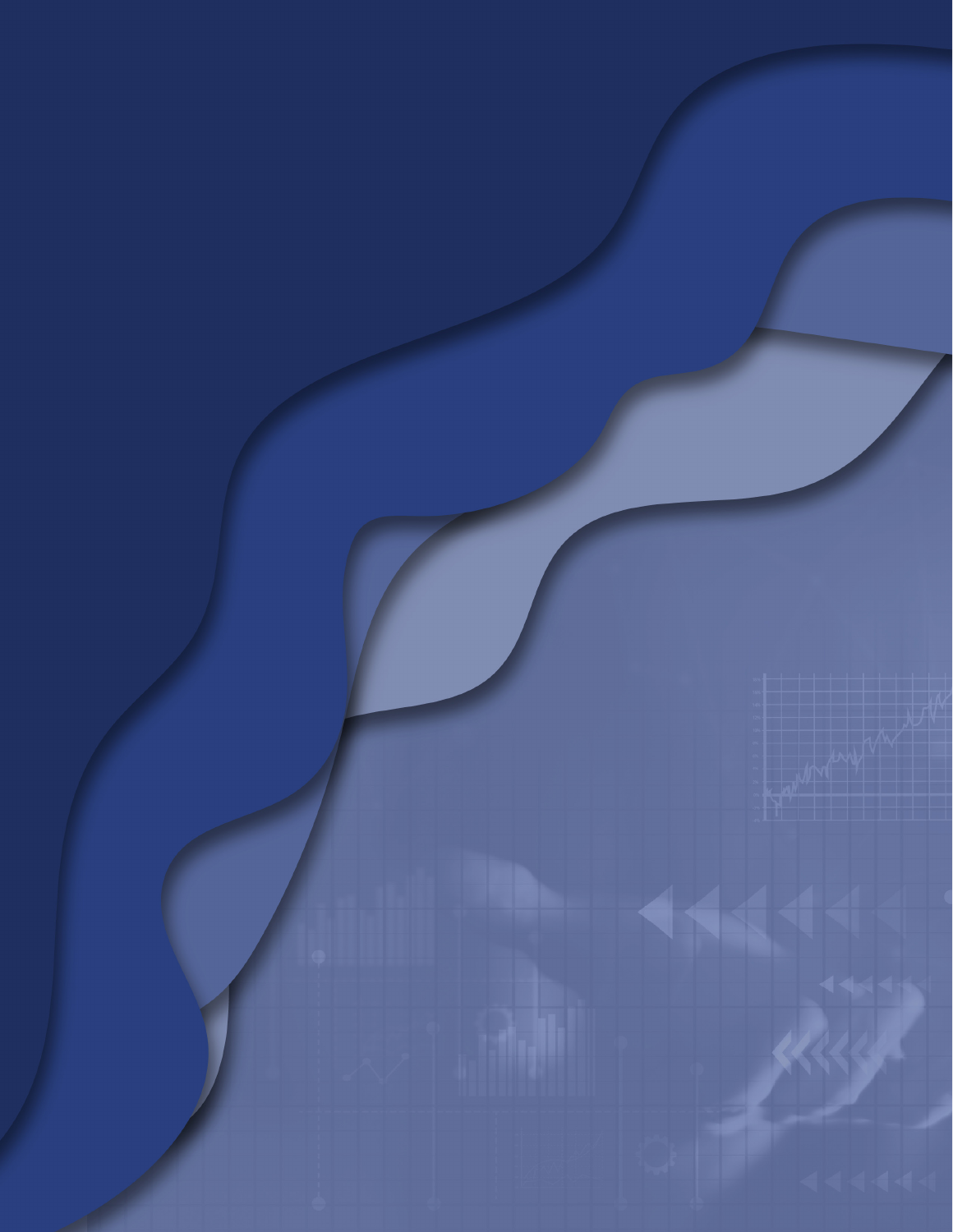# **WEB LINK INDEX**

**9**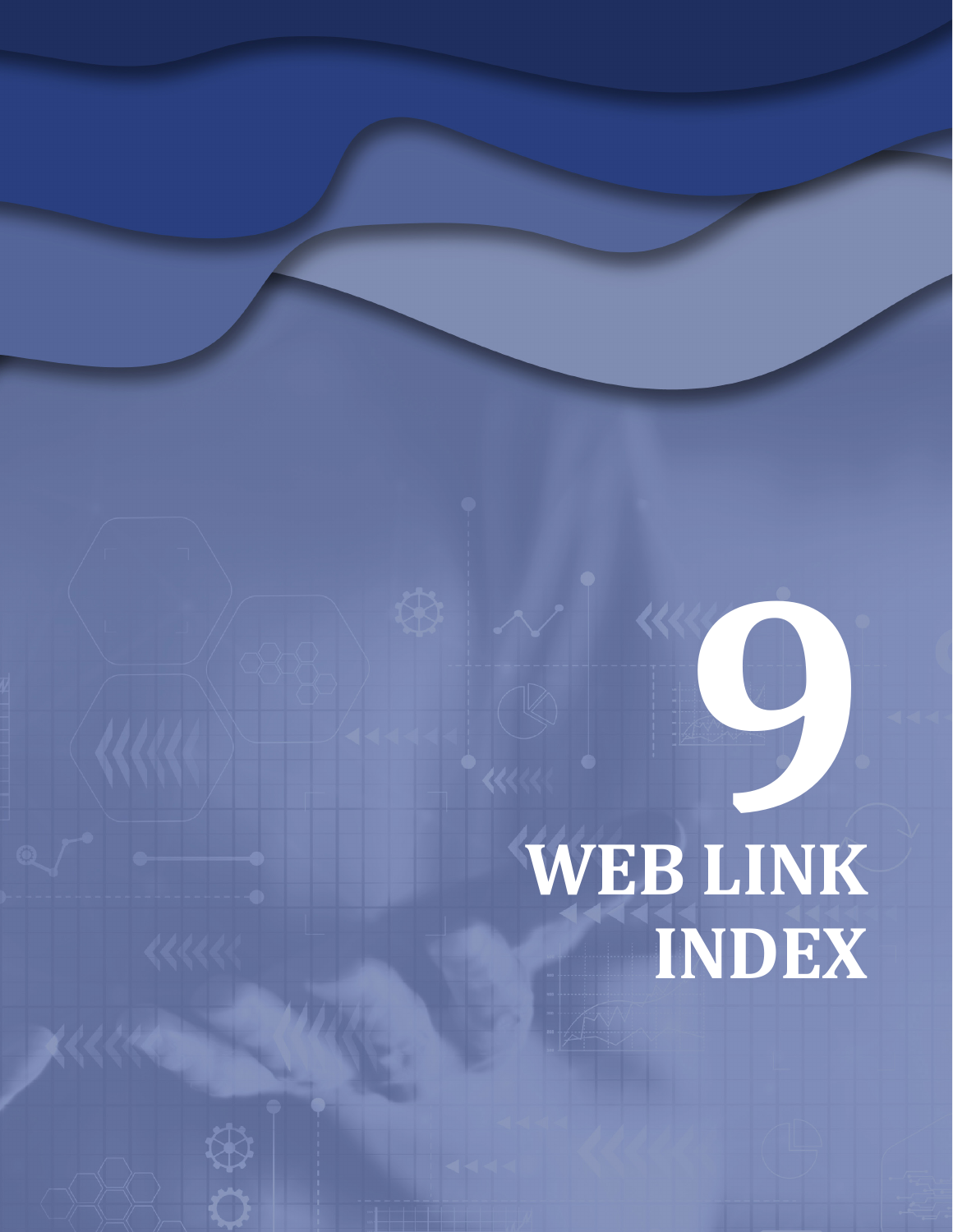# **WEB LINK INDEX**

# *NRC: An Independent Regulatory Agency*

**Mission, Goals, and Statutory Authority Strategic Plan (NUREG-1614)** *https://www.nrc.gov/reading-rm/doc-collections/nuregs/staff/sr1614/*  **Statutory Authority**

*https://www.nrc.gov/about-nrc/governing-laws.html* 

# **Major Activities**

**Public Involvement**  *https://www.nrc.gov/public-involve.html*

**Freedom of Information Act and Privacy Act**  *https://www.nrc.gov/reading-rm/foia/foia-privacy.html*

**Regulatory Guides**  *https://www.nrc.gov/reading-rm/doc-collections/reg-guides/*

*Title 10, Code of Federal Regulations* 

*https://www.nrc.gov/reading-rm/doc-collections/cfr/ https://www.gpo.gov/fdsys/browse/collectionCfr.action?collectionCode=CFR*

**Rulemaking Dockets**  *https://www.regulations.gov*

Rulemaking and Petition for Rulemaking Actions *https://www.nrc.gov/about-nrc/regulatory/rulemaking/rules-petitions.html*

Rulemaking Petition Process *https://www.nrc.gov/about-nrc/regulatory/rulemaking/petition-rule.html*

**Office of Investigations Annual Report FY 2020** *https://www.nrc.gov/docs/ML2104/ML21048A429.pdf* 

**Significant Enforcement Actions** *https://www.nrc.gov/reading-rm/doc-collections/enforcement/actions/*

# **Organizations and Functions**

**Organization Chart** *https://www.nrc.gov/about-nrc/organization/nrcorg.pdf*

**The Commission** *https://www.nrc.gov/about-nrc/organization/commfuncdesc.html*

**Commission Direction-Setting and Policymaking Activities**  *https://www.nrc.gov/about-nrc/policymaking.html*

**NRC Regions** *https://www.nrc.gov/about-nrc/locations.html*

### **NRC Budget**

**Congressional Budget Justification: Fiscal Year 2021(NUREG-1100)**  *https://www.nrc.gov/reading-rm/doc-collections/nuregs/staff/sr1100/*

# *U.S. and Worldwide Nuclear Energy*

### **U.S. Electricity**

**U.S. Energy Information Administration –Official Energy Statistics from the U.S. Government**  *https://www.eia.gov*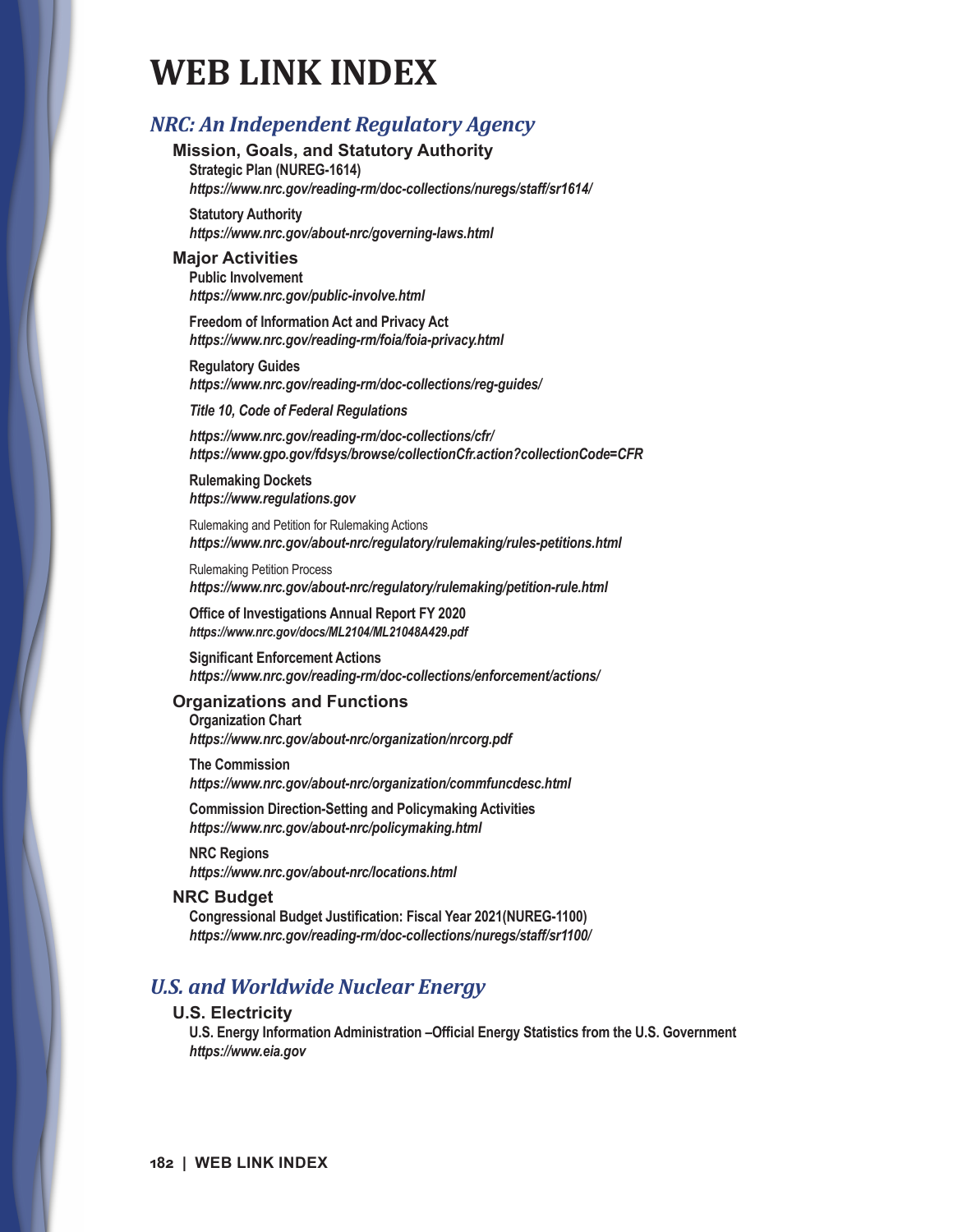# **Worldwide Electricity Generated by**

**Commercial Nuclear Power International Atomic Energy Agency (IAEA)**  *https://www.iaea.org*

**IAEA Power Reactor Information System (PRIS)**  *https://www.iaea.org/pris/*

**Nuclear Energy Agency (NEA)**  *https://www.oecd-nea.org*

**World Nuclear Association (WNA)**  *https://www.world-nuclear.org*

**World Nuclear Power Reactors and Uranium Requirements**  *https://www.world-nuclear.org/info/reactors.html*

**WNA Reactor Database** *http://www.world-nuclear.org/nucleardatabase/default.aspx*

**NRC Regulatory Information Conference**  *https://www.nrc.gov/public-involve/conference-symposia/ric/index.html*

# **International Activities**

**NRC Office of International Programs** *https://www.nrc.gov/about-nrc/organization/oipfuncdesc.html*

*https://www.nrc.gov/about-nrc/international.html*

**Treaties and Conventions** *https://www.nrc.gov/about-nrc/ip/treaties-conventions.html*

**Code of Conduct on the Safety and Security of Radioactive Sources** *https://www-ns.iaea.org/tech-areas/radiation-safety/code-of-conduct.asp* 

**Radiation Sources Regulatory Partnership** *https://rsrp-online.org*

**International Regulatory Development Partnership** *https://irdp-online.org*

# *Operating Nuclear Reactors*

**U.S. Commercial Nuclear Power Reactors Commercial Reactors**  *https://www.nrc.gov/info-finder/reactors/*

**Oversight of U.S. Commercial Nuclear Power Reactors Reactor Oversight Process (ROP)**  *https://www.nrc.gov/reactors/operating/oversight.html*

**NUREG/BR-0508, "Reactor Oversight Process"** *https://www.nrc.gov/reading-rm/doc-collections/nuregs/brochures/br0508/*

**NUREG-1649, "Reactor Oversight Process"**  *https://www.nrc.gov/reading-rm/doc-collections/nuregs/staff/sr1649/*

**ROP Performance Indicators Summary**  *https://www.nrc.gov/reactors/operating/oversight/pi-summary.html*

**ROP Contact Us Form** *https://www.nrc.gov/reactors/operating/oversight/contactus.html*

**Post-Fukushima Safety Enhancements** *https://www.nrc.gov/reactors/operating/ops-experience/post-fukushima-safety-enhancements.html*

*https://www.nrc.gov/docs/ML1835/ML18355A806*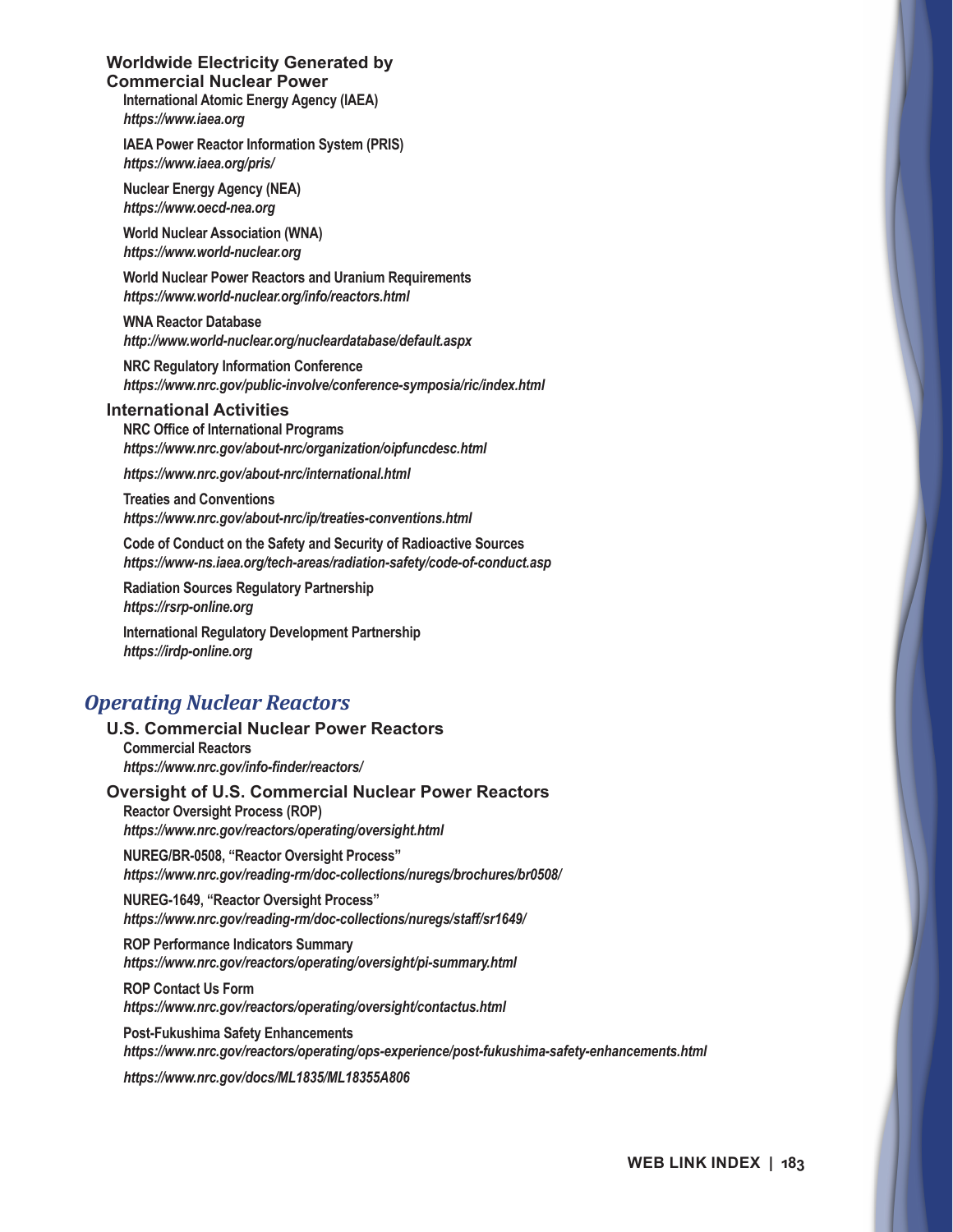### **New Reactors**

**New Reactor Licensing**  *https://www.nrc.gov/reactors/new-reactors.html*

### **Reactor License Renewal**

**Reactor License Renewal Process** 

*https://www.nrc.gov/reactors/operating/licensing/renewal/process.html*

**10 CFR Part 51, "Environmental Protection Regulations for Domestic Licensing and Related Regulatory Functions"**

*https://www.nrc.gov/reading-rm/doc-collections/cfr/part051/*

**10 CFR Part 54, "Requirements for Renewal of Operating Licenses for Nuclear Power Plants"** *https://www.nrc.gov/reading-rm/doc-collections/cfr/part054/*

**Status of License Renewal Applications and Industry Activities**  *https://www.nrc.gov/reactors/operating/licensing/renewal/applications.html*

**Status of Subsequent License Renewal Applications**

*https://www.nrc.gov/reactors/operating/licensing/renewal/subsequent-license-renewal.html*

### **U.S. Nuclear Research and Test Reactors**

**Research and Test Reactors**  *https://www.nrc.gov/reactors/nonpower.html*

# **Nuclear Regulatory Research**

**Nuclear Reactor Safety Research** *https://www.nrc.gov/about-nrc/regulatory/research/reactor-rsch.html*

**State-of-the-Art Reactor Consequence Analyses**  *https://www.nrc.gov/about-nrc/regulatory/research/soar.html*

**Risk Assessment in Regulation** *https://www.nrc.gov/about-nrc/regulatory/risk-informed.html*

**Digital Instrumentation and Controls Research** *https://www.nrc.gov/about-nrc/regulatory/research/digital.html*

**Computer Codes** *https://www.nrc.gov/about-nrc/regulatory/research/safetycodes.html* 

**Generic Issues Program** *https://www.nrc.gov/about-nrc/regulatory/gen-issues.html*

**The Committee To Review Generic Requirements**  *https://www.nrc.gov/about-nrc/regulatory/crgr.html*

**Office of Nuclear Regulatory Research-Planned Research Activities** *https://www.nrc.gov/about-nrc/regulatory/research/activities.html*

# *Nuclear Materials*

### **Agreement States**

**Office of Nuclear Material Safety and Safeguards State Communication Portal** *https://scp.nrc.gov*

**NRC Tribal Web site Office of Nuclear Material Safety and Safeguards Tribal Web site** *https://tribal.nrc.gov/*

**U.S. Fuel Cycle Facilities Fuel Cycle Facilities** *https://www.nrc.gov/materials/fuel-cycle-fac.html*

**Fuel Cycle Facilities Regulations, Guidance, Communications, and Cumulative Effects of Radiation** *https://www.nrc.gov/materials/fuel-cycle-fac/regs-guides-comm.html*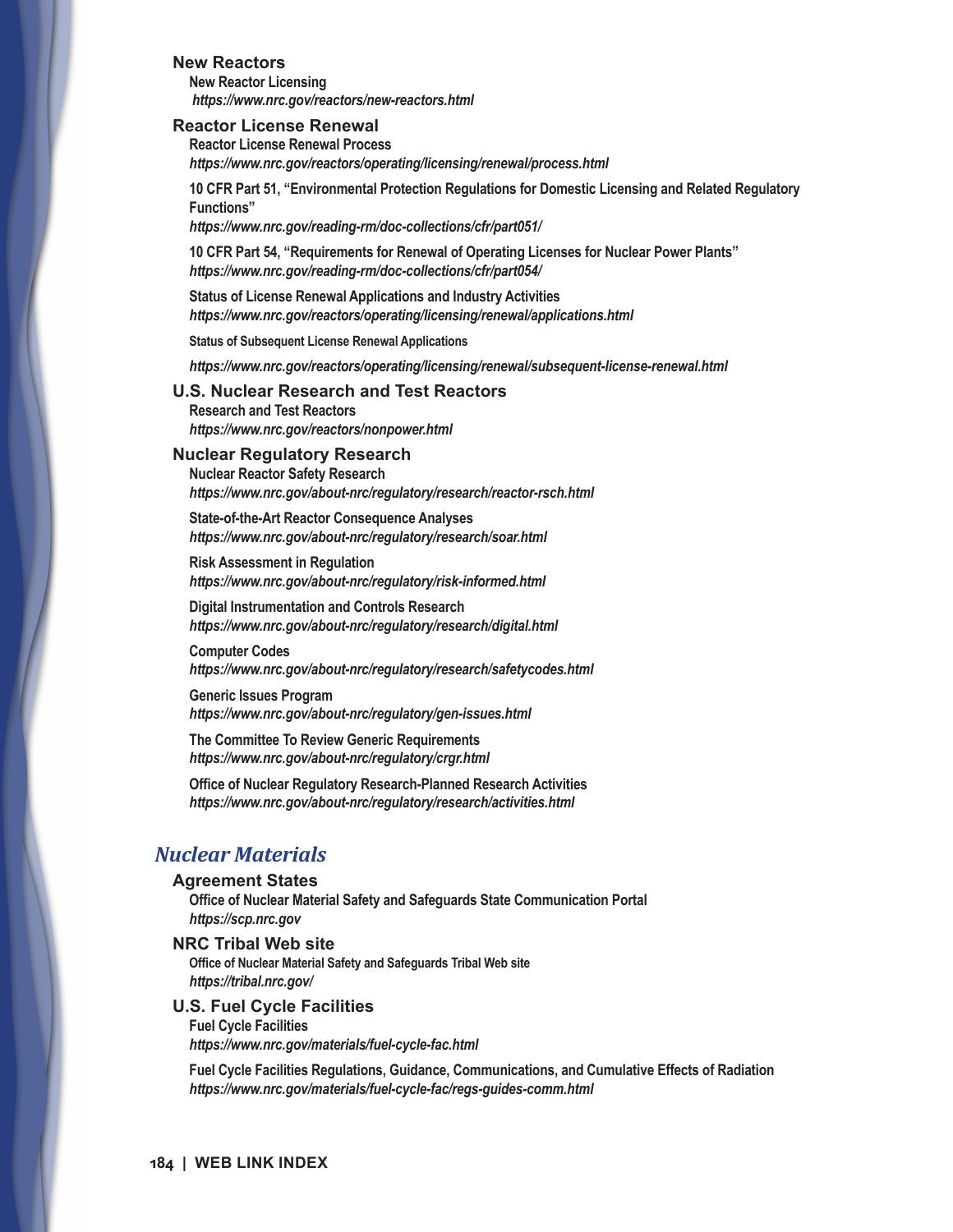# **Uranium Recovery**

**Location of Uranium Milling/Recovery**  *https://www.nrc.gov/info-finder/materials/uranium/*

# **U.S. Materials Licenses**

**Materials Licensees Toolkits**  *https://www.nrc.gov/materials/miau/mat-toolkits.html*

**10 CFR-Part 70, "Domestic Licensing of Special Nuclear Material"** *https://www.nrc.gov/reading-rm/doc-collections/cfr/part070/*

# **Medical Applications and Others**

**Medical, Industrial, and Academic Uses of Nuclear Materials**  *https://www.nrc.gov/materials/medical.html*

# **Medical Uses**

**Medical Uses of Nuclear Materials** *https://www.nrc.gov/materials/miau/med-use.html*

# **Nuclear Gauges and Commercial Product Irradiators**

**General License Uses of Nuclear Materials**  *https://www.nrc.gov/materials/miau/general-use.html*

### **Industrial Applications**

**Industrial Uses of Nuclear Materials** *https://www.nrc.gov/materials/miau/industrial.html*

**License-Exempt Consumer Product Uses of Radioactive Material** *https://www.nrc.gov/materials/miau/consumer-pdts.html*

# *Radioactive Waste*

# **U.S. Low-Level Radioactive Waste Disposal Low-Level Waste**  *https://www.nrc.gov/waste/low-level-waste.html*

# **U.S. High-Level Radioactive Waste Management:**

**Disposal and Storage High-Level Waste**  *https://www.nrc.gov/waste/high-level-waste.html*

# **Spent Nuclear Fuel Storage**

**Storage of Spent Nuclear Fuel**  *https://www.nrc.gov/waste/spent-fuel-storage.html*

**Consolidated Interim Storage Facility**  *https://www.nrc.gov/waste/spent-fuel-storage/cis.html*

# **U.S. Nuclear Materials Transportation**

**Materials Transportation**  *https://www.nrc.gov/materials/transportation.html*

**Governor and Tribal Official Transportation Advance Notification Designees** *https://scp.nrc.gov/special/designee.pdf*

# **Decommissioning**

**Decommissioning of Nuclear Facilities** *https://www.nrc.gov/waste/decommissioning.html*

**Status of the Decommissioning Program: 2020 Annual Report** *https://www.nrc.gov/docs/ML2025/ML20259A506.pdf*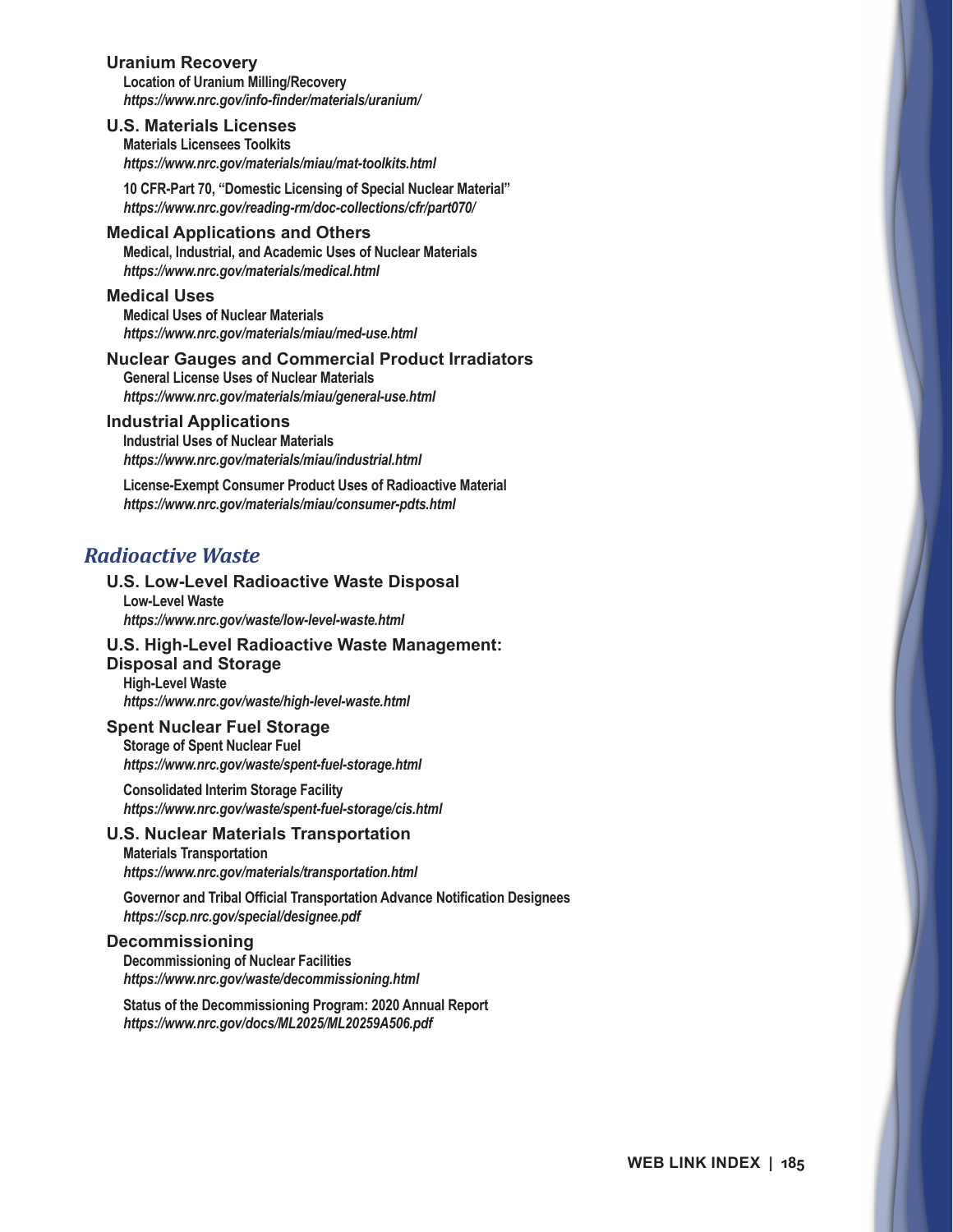# *Nuclear Security and Emergency Preparedness*

# **Nuclear Security Nuclear Security and Safeguards**  *https://www.nrc.gov/security.html*

**Research and Test Reactors Security**  *https://www.nrc.gov/reactors/non-power.html#security*

# **Domestic Safeguards**

**Domestic Safeguards**  *https://www.nrc.gov/security/domestic.html*

# **Information Security Information Security**  *https://www.nrc.gov/security/info-security.html*

**Radioactive Material Security Radioactive Material Security** *https://www.nrc.gov/security/byproduct.html*

**Required Reporting for Clearance Holders** *https://www.nrc.gov/security/required-reporting-for-clearance-holders.html*

**Insider Threat Program for Licensees** *https:www.nrc.gov/security/insider-threat-program-for-licensees.html*

# **Cybersecurity**

**Cybersecurity** *https://www.nrc.gov/reading-rm/doc-collections/fact-sheets/cyber-security-bg.html*

# **Emergency Preparedness and Response**

**Emergency Preparedness and Response**  *https://www.nrc.gov/about-nrc/emerg-preparedness.html*

**Emergency Action Level Development** *https://www.nrc.gov/about-nrc/emerg-preparedness/about-emerg-preparedness/emerg-action-level-dev.html*

**Emergency Exercise Schedule** *https://www.nrc.gov/about-nrc/emerg-preparedness/about-emerg-preparedness/exercise-schedules.html* 

# *Other Web Links*

# **Datasets**

**Spreadsheets of NRC-Regulated Licensee Information**  *https://www.nrc.gov/reading-rm/doc-collections/datasets/*

# **Employment Opportunities**

**Career Opportunities** *https://www.nrc.gov/about-nrc/employment.html*

### **Glossary**

**NRC Full-Text Glossary** *https://www.nrc.gov/reading-rm/basic-ref/glossary/full-text.html*

### **Glossary of Energy Terms**  *https://www.eia.gov/tools/glossary/*

### **Public Involvement NRC Library**

*https://www.nrc.gov/reading-rm.html*

**Freedom of Information Act and Privacy Ac***t https://www.nrc.gov/reading-rm/foia/foia-privacy.html*

**Agencywide Documents Access and Management System (ADAMS)**  *https://www.nrc.gov/reading-rm/adams.html*